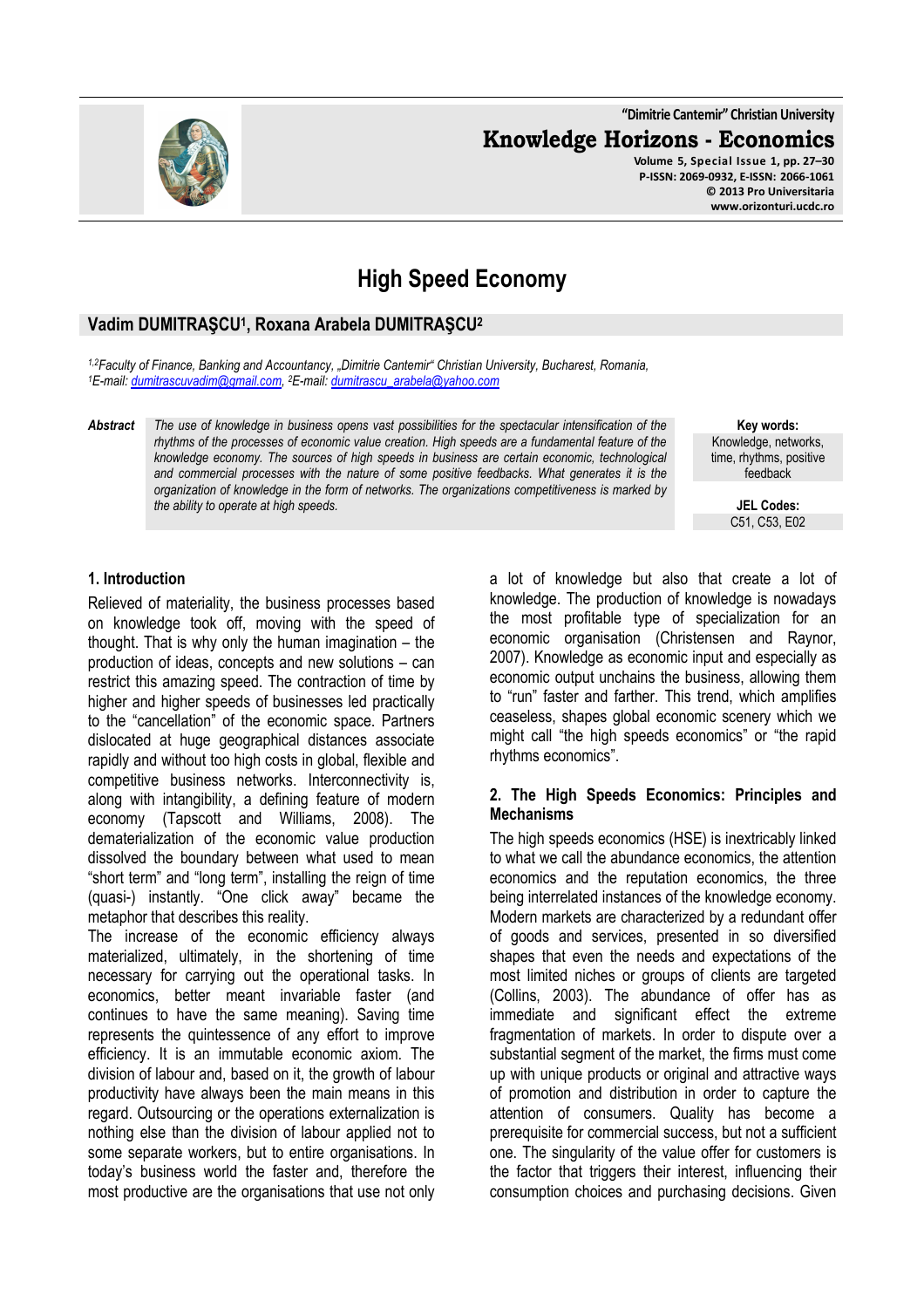the abundance and the fierce battle to capture the attention of buyers the businesses that succeed are those capable to build rapidly a solid reputation. Reputation represents the critical element of differentiation of competitors in the context of modern markets. These three dimensions–abundance, attention and reputation–structure the business environment characteristic of the knowledge economy and HSE represents the pendant of this economy.

Abundance, attention and reputation are not possible without processes that function rapidly, more and more rapidly. The core of the economics of abundance is a market fragmented in a multitude of niches, in which highly differentiated products are sold. In order to reach these micro-markets it is necessary to capture the consumers' attention. And this must be done as soon as possible otherwise the competitors will do it. And, in order to capture the attention you need a good reputation. Who builds a good reputation quickly wins the market. But how to gain and maintain the reputation? Only with some unique products which can capture the attention of a large number of consumers for a longer period of time. But how to obtain such products? That who innovates faster and more frequently than the competitors can obtain them. Here the circle closes. We have reached at the heart of the matter: innovation is the accelerator of the economic "engine". The company that wins is the one that produces faster and often than the others ideas, concepts and new solutions, with extensive possibilities of technological and commercial application. Figure no. 1 explains the mechanism of functioning of the HSE.



*Figure 1.* Basic mechanisms of EVM

HSE is based on four categories of positive feedbacks (shown in Figure no. 1 with dashed arrows), which enhance the rhythms of the business processes and, along with these, the gaps between the performances of the market leaders and the rest of the operators, according to the principle "The winner takes it all!":

• The feedbacks between the customers' attention captured by firms and the reliability of their reputation. Thus, the attention the firm succeeds to capture influences substantially its reputation which, at its turn,

will further feed the customers' interest for the company.

• Feedback between reputation and having a product of exceptional value. Reputation is gained with the help of an exceptional offer, reinforcing, in time, the value of the firm's offer.

• The feedback between the exceptional product and the rapid and continuous innovation potential. Through innovation, better products and procedures are created which fuel further the innovation process.

Feedback between innovation and the level of consumers' attention. Innovation sparks the markets' interest, which allows companies to deepen their knowledge base regarding the customers' preferences, needs and aspirations and this new knowledge stimulates actively the innovation capacity.

These positive feedbacks express recursive causal relationships, in which the effect influences its own cause, with an enormous destabilizing capacity (not necessarily in the negative sense of the term). Each of them may generate sudden and significant breaches in the markets' dynamics, causing the net distancing of the leader company from the rest of the competitors. The essential feature of this distancing is the high speed at which it occurs. The winner strategy is the one that manages to create virtuous circles of growth based on at least one of the mentioned positive feedbacks. Only within HSE the idea that time represents the rarest of the resources became fully palpable.

#### **3. Knowledge as Source of High Economic Speeds**

The degree of dematerialization of the productive processes determines the rhythms of businesses. The more knowledge is incorporated as input and, especially, the more new knowledge is generated as output of the business processes, the faster the organisation can be. Knowledge as economic resource holds the extremely valuable property of being able to counteract the decreasing performances of the physical and financial capital. The explanation is not very complicated: from a certain point, the physical and financial capital move more and more slowly and its slowness, which can be neutralized by the very high speed of knowledge. The phenomenon is based on the following mechanism: initially, the increasing performances of the physical and financial capital result from the scale effects, which appear as more and more capital is invested; but, subsequently, from a certain volume of the activity, implicitly the physical and financial capital invested, the scale economies disappear or even become negative, turning into scale diseconomies. It happens because of the hierarchical – centralized way of organisation, coordination and control of the physical and financial capital. Hierarchy has a fairly limited capacity to address the informational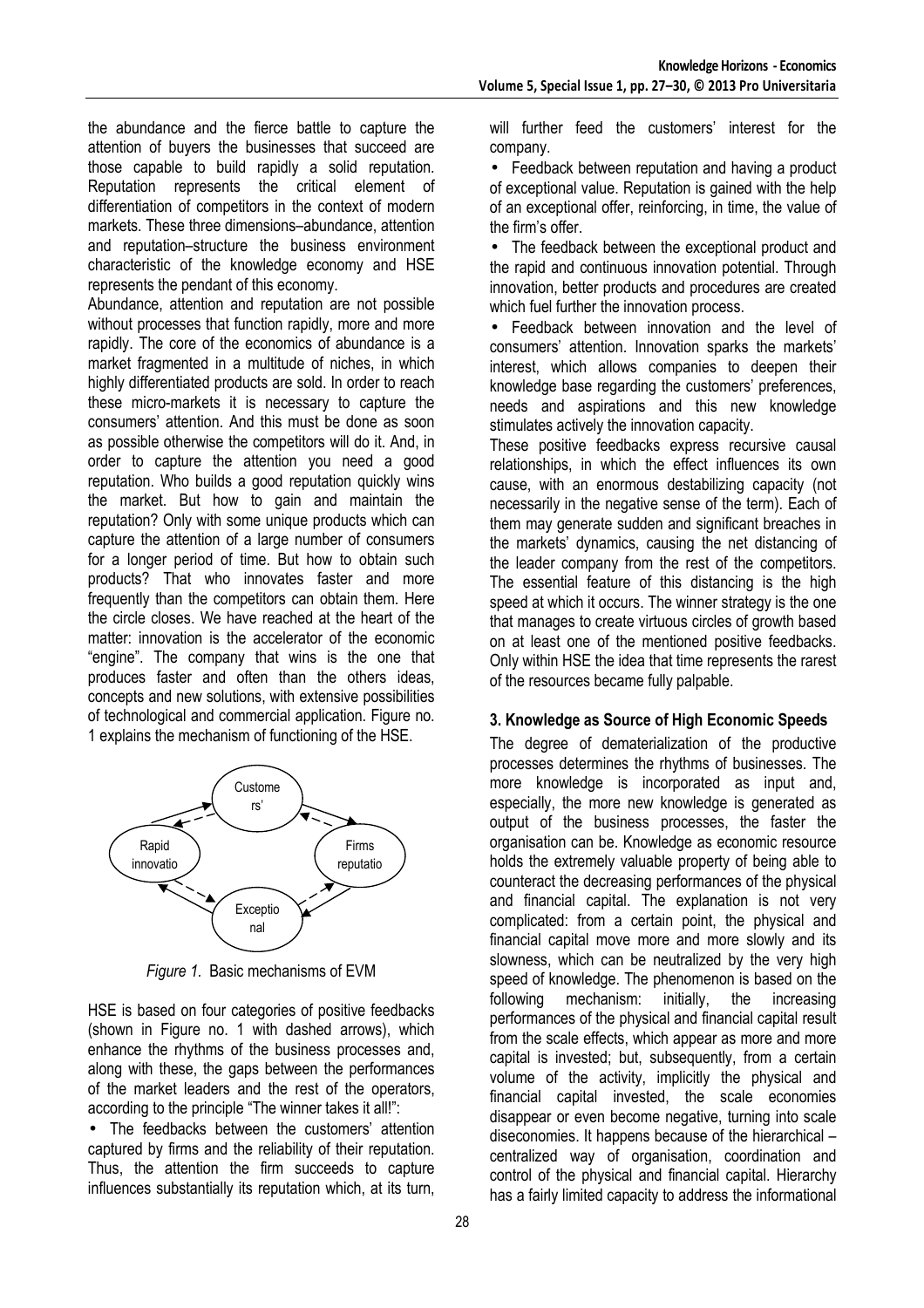complexity. When the informational complexity of an economic system becomes sufficiently high, it can no longer be absorbed by the hierarchical structure, the system experiencing an entropic shock (the pronounced decrease of the organisation degree), whose direct economic expression is the appearance of scale diseconomies (negative scale effects). Along with the scale diseconomies is triggered also the decline of the capital's performances. The increase of the system's dimensions by the allocation of some additional physical and intellectual capital quantities no longer leads to the amelioration of the economic efficiency, but on the contrary, causes its degradation.

The economical use of knowledge gravitates round an organisation, coordination and control principle, fundamentally different  $-$  the network  $-$  which is extremely efficient in absorbing and managing the informational complexity (Johnson, 2007). With a very wide tolerance towards complexity, knowledge organized in network structures manages to neutralize the entropy. Therefore, the scale economies generated by attracting a bigger knowledge volume manifest on very long periods of time. Also, knowledge, by its own economical nature, produces also qualitative system effects (synergies) – multiplication and training effects – which the physical and financial capital stimulate in quite modest limits. These three categories of system effects – sustainable scale economies, multiplication effects and training effects – allow knowledge to register highly superior exploitation and development speeds or rhythms compared to those of the capital. In this way, the slowdown tendency of the specific rhythms of the physical and financial capital is counteracted, tendency materialized in decreasing performances.

More knowledge invested in and extracted from the dynamic economic processes equals the businesses' stimulation. If the rate of knowledge incorporation  $(R_{K1})$ and the rate of knowledge release  $(R_{KR})$  are advanced by the rate of increase of the volume of the physical and financial capital  $(R_{\text{IPF}})$ , the decreasing performances of the latter will soon appear and amplify. In essence, the three rates represent speeds or rhythms of the economic processes, highlighting an important optimality proportion:  $(R_{\text{KI}} + R_{\text{KR}}) > R_{\text{IPF}}$ .

Despite the fact that, in general, the production costs of new knowledge have a fixed character and a very high level, their distribution over a wide base and rapidly increasing of users determines unitary values (average) low enough of these costs. Instead, the costs of knowledge reproduction have a variable and therefore marginal nature. This means that, along with extension of use of the knowledge standard, the respective costs will rapidly tend to zero. Therefore, overall, the economic creation and exploitation of knowledge

ensures total unitary costs rapidly decreasing (Anderson, 2006). The reverse of this phenomenon is the rapidly increasing economic productivity of knowledge. The described process becomes possible due to the reticular structures of knowledge organisation, within which exponential evolutions, contagion and diffusion phenomena are generated. The functioning of HSE is abundantly supplied by such phenomenology.

## **4. Conclusions**

The capacity of the business organisations to function more and more rapidly constitutes the essential factor of competitiveness in the HSE context. But really imported is not the maximization of the business processes' speed in the absolute way. Really important is the organisations' ability to modulate their speeds or, more precisely, to go at different speeds. Now sprint, now fund, now marathon and sprint again etc. This is the essence of the strategic agility concept: to choose the right rhythm depending on the particularities of the strategic context.

Any economic process consumes, in very different proportions and combinations, certain economic resources–capital, labour, natural resources and knowledge. Many processes focus on the exploitation of a single type of resource, using the others to a smaller extent. But absolutely all business processes, without any exception, use an economic resource that we have not mentioned – time. All have certain duration or progress in time. The processes' rhythm or speed expresses the intensity of time consumption.

The competition between processes or alternative modalities of resources allocation is, in the first instance, a competition for time. This is because time, by the virtue of its irreversible nature, is the only economic factor totally irretrievable. The other resources may have multiple and consecutive applications, time however does not have it, being used exclusively: once spent on an activity, the one and the same time frame cannot be spent for another activity. Time represents exclusively an economic metaprinciple, being therefore much more than an economic resource. That is why the way of use of time within an economic process constitutes the essential criterion to verify the efficiency of that process. If the other economic resources (labour, nature, capital, knowledge) are characterized by various degrees of rarity, their availability drawing the boundaries of the organisations' potential, time appears like a supreme arbiter, with veto right, defining the organisation's incapacities. Time is the only total constraint for an organisation, the equipment with the other resources representing only partial constraints.